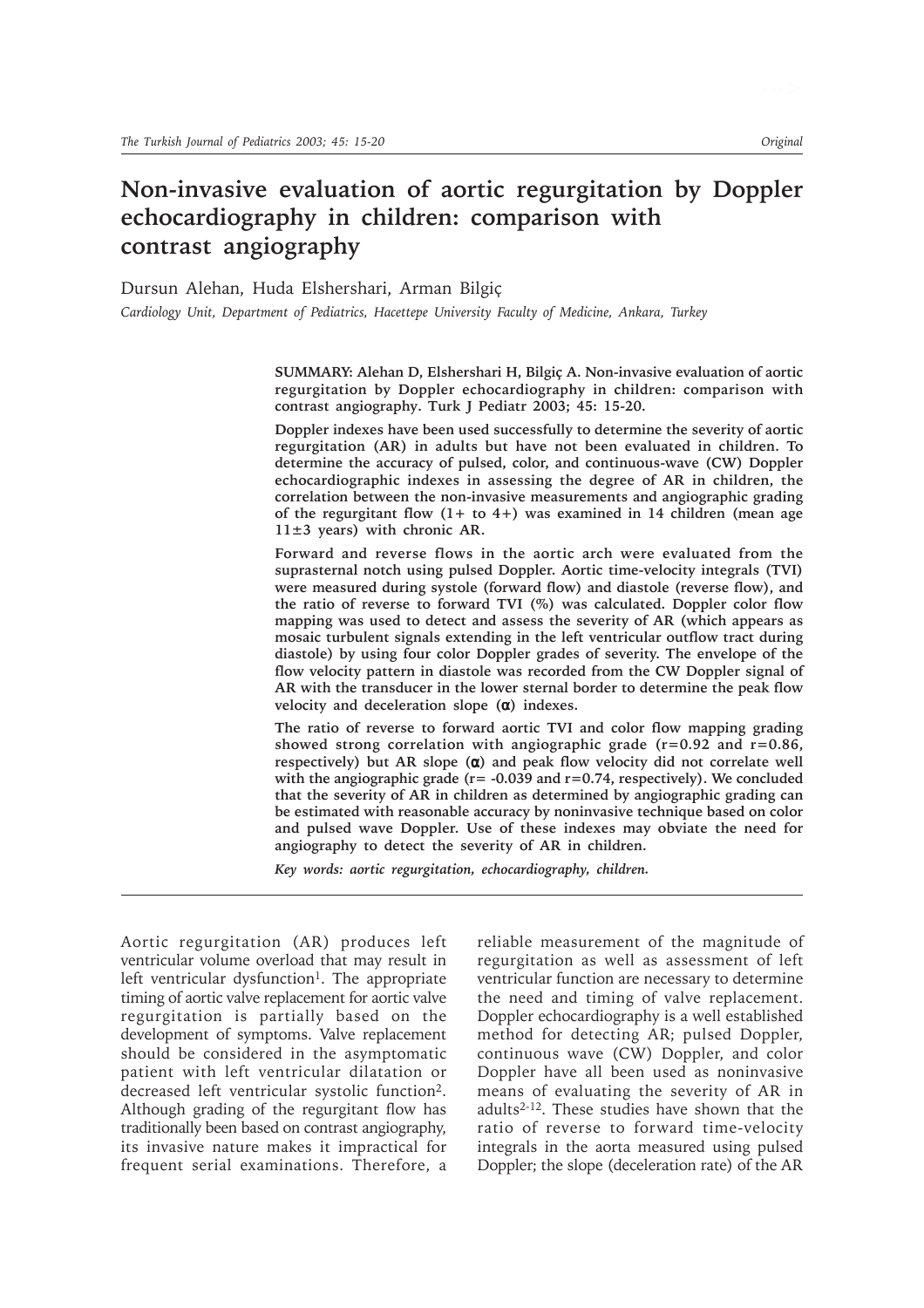measured by CW Doppler signal; the maximum length of the color Doppler AR jet extending into the left ventricular cavity, and the width (diameter) of the AR color jet in the left ventricular outflow tract, all correlate with the severity of AR. To the best of our knowledge, these Doppler indexes have not been systematically evaluated in children.

This study evaluates the accuracy of pulsed, color and CW Doppler indices in determining the severity of AR in children by comparing the results with contrast angiography. We also examined the enfluence of concomitant aortic stenosis on the validity of Doppler echocardiography in evaluating AR.

### **Material and Methods**

The study population consisted of 14 children (12 boys, 2 girls, mean age  $11\pm3$  years) with chronic AR. All patients underwent diagnostic cardiac catheterization, and the presence of AR was confirmed by aortic root angiography. All patients had combined aortic stenosis and regurgitation, and peak aortic pressure gradients were <25 mmHg in 2, between  $25-50$  mmHg in 11 and  $>50$ mmHg in 1 patient. Doppler examinations were performed 24 hours before cardiac catheterization in six patients, and within one week in the remainder, who had an obviously steady clinical condition. All patients were in sinus rhythm.

#### *Echocardiographic Examination*

Standard 2-dimensional, M-mode, and Doppler echocardiograms were performed using Toshiba sonolayer SSH-60A Doppler echocardiograph equipped with 2.5, 3.75 and 5 MHz phased-array transducers. Forward and reverse flows in the aortic arch were evaluated from the suprasternal notch using pulsed Doppler (Fig. 1). Aortic time-velocity integrals (TVI) were measured during systole (forward flow) and diastole (reverse flow) and the ratio of reverse to forward TVI (%) was calculated5.

From the parasternal long-axis view, Doppler color flow mapping was used to detect and assess the severity of AR, which appears as mosaic turbulent signals extending in the left ventricular outflow tract during diastole, using four color Doppler grades of severity. The envelope of the flow velocity pattern in diastole was recorded from the CW Doppler signal of AR with the transducer in the lower sternal border to determine the peak flow velocity (Vmax), halftime index (t<sub>1/2</sub>) and deceleration slope ( $\alpha$ ) indexes (Fig. 2). Measurements were made in triplicate and averaged by a cardiologist unaware of the angiographic results.



**Fig. 1.** Pulsed Doppler record of the aortic arch in aortic regurgitation. The signal of the systolic flow (FF, directed away from the transducer) and the signal of the diastolic flow (RF), directed toward the transducer) are shown. Two-dimensional view is obtained within the bend between the horizontal and descending segments of the arch.



**Fig. 2.** Continuous-wave Doppler recording of aortic regurgitant flow in the left ventricular outflow tract.

#### *Catheterization and Angiography*

All patients underwent biplane aortic angiography with injection of 1 ml/kg contrast material in 45° right and left anterior oblique projections through a size-appropriate pig-tail catheter positioned above the aortic valve. The degree of AR was graded independently from the echocardiographic findings by the method of Grossman13 as follows: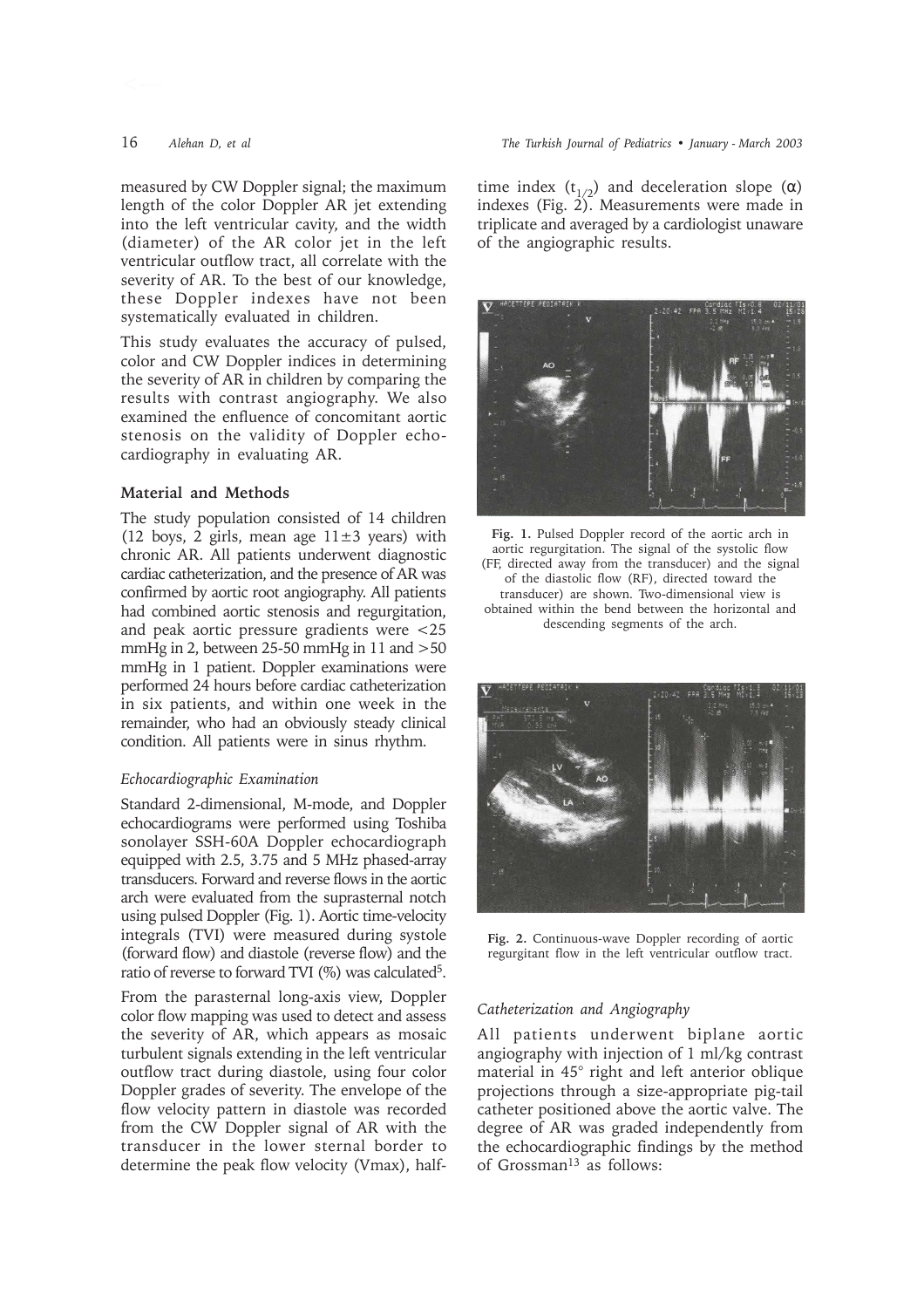Grade I: faint opacification of part of the left ventricle which clears with each systole;

Grade II: opacification of the left ventricle to a degree less than that in the aorta;

Grade III: opacification of the left ventricle equal to that of the aorta;

Grade IV: complete dense opacification of the left ventricle in one beat with a constant density greater than that in the aorta.

### *Statistical Methods*

All values were expressed as mean±SD. Spearman's rank correlation coefficient was calculated to study the agreement between Doppler and catheterization variables. Statistical significance was inferred when p was <0.001.

### **Results**

In the angiographic assessment of AR, complete agreement occurred for 11 of 14 patients (79%) and differed by only 1 grade in the remaining three (21%) in whom AR was visualized by color Doppler examination. In the study group, five cases had  $1+$  or  $2+$  AR according to angiography  $(2 \cases, 1+; 3 \cases, 2+)$  and nine had  $3+$  or 4+ (7 cases, 3+; 2 cases, 4+) (Table I).

Pulsed Doppler was used to measure the ratio of reverse to forward TVI in the aortic arch (which also corresponds to the ratio of diastolic

to systolic areas). The individual results in our study group are presented in Table I. Mean TVI ratio was 18% for grade I, 27% for grade II, 49.5% for Grade III and 77% for grade IV aortic regurgitation.

All the patients had AR by color flow mapping and these findings were confirmed by aortic angiography (Table I). The jet of AR was directed away from the aortic valve and consisted of mosaic turbulent signals of red, blue and green in the left ventricular outflow tract during diastole. Aortic stenosis did not interfere with the diagnosis of AR, because the regurgitant jet could be clearly seen in early diastole during isovolumic relaxation in the parasternal long-axis view in all cases.

The aortic regurgitant flow velocity patterns were successfully recorded in the left ventricular outflow tract with CW Doppler echocardiography. The pattern of aortic regurgitant flow was characterized by a rapid rise in flow velocity to a peak level just after the aortic valve closure, followed in turn by a slow linear deceleration until the next aortic valve opening. The mean diastolic peak flow velocity of the study group was 2.2±0.85 m/sec (range: 1.1 to 3.69 m/sec). The deceleration of the aortic regurgitant flow velocity (α) and the half-time index  $(t_{1/2})$  were  $3.56 \pm 1.68$  m/sec<sup>2</sup> (range: 1.1 to 6 m/sec<sup>2</sup>) and 248±58.39 msec (range: 144 to 362 msec), respectively.

| Case no. | $V_{max}$ | $\infty$ | $T_{1/2}$ | <b>FTVI</b> | <b>RTVI</b> | TVI $(\%)$ | Color Doppler (grade) | Aortography (grade) |
|----------|-----------|----------|-----------|-------------|-------------|------------|-----------------------|---------------------|
|          | 2.23      | 3        | 298       | 0.25        | 0.16        | 64         | Ш                     | III                 |
| 2        | 3.22      | 3.3      | 362       | 0.33        | 0.16        | 48         | Ш                     | III                 |
| 3        | 2.81      | 2.7      | 325       | 0.33        | 0.11        | 33         | П                     | $_{\rm II}$         |
| 4        | 2.83      | 5.2      | 160       | 0.23        | 0.12        | 52         | Ш                     | III                 |
| 5        | 1.41      | 1.7      | 234       | 0.29        | 0.09        | 31         | Ш                     | $_{\rm II}$         |
| 6        | 2.37      | 2.5      | 288       | 0.26        | 0.1         | 38         | Ш                     | III                 |
|          | 1.64      | 5.6      | 264       | 0.25        | 0.13        | 52         | Ш                     | Ш                   |
| 8        | 1.2       | 1.1      | 230       | 0.33        | 0.03        | 9          |                       |                     |
| 9        | 2.7       | 6        | 258       | 0.26        | 0.1         | 38         | Ш                     | III                 |
| 10       | 1.45      | 4        | 144       | 0.17        | 0.03        | 17         |                       | $_{\rm II}$         |
| 11       | 1.1       | 1.3      | 233       | 0.18        | 0.05        | 27         |                       |                     |
| 12       | 1.26      | 1.1      | 232       | 0.18        | 0.1         | 55         | Ш                     | IΙI                 |
| 13       | 3.69      | 5.4      | 226       | 0.22        | 0.16        | 72         | IV                    | IV                  |
| 14       | 3         | 4.5      | 218       | 0.28        | 0.23        | 82         | Ш                     | IV                  |

**Table I.** Echocardiographic and Angiographic Evaluation of AR in the Study Group

 $V_{\text{max}}$ : peak flow velocity (m/sec).

∝ : deceleration (m/sec2).

 $T_{1/2}$  : half-time index (msec).

FTVI : forward flow time-velocity integral (m).

RTVI : reverse flow time-velocity integral (m).

AR : aortic regurgitation.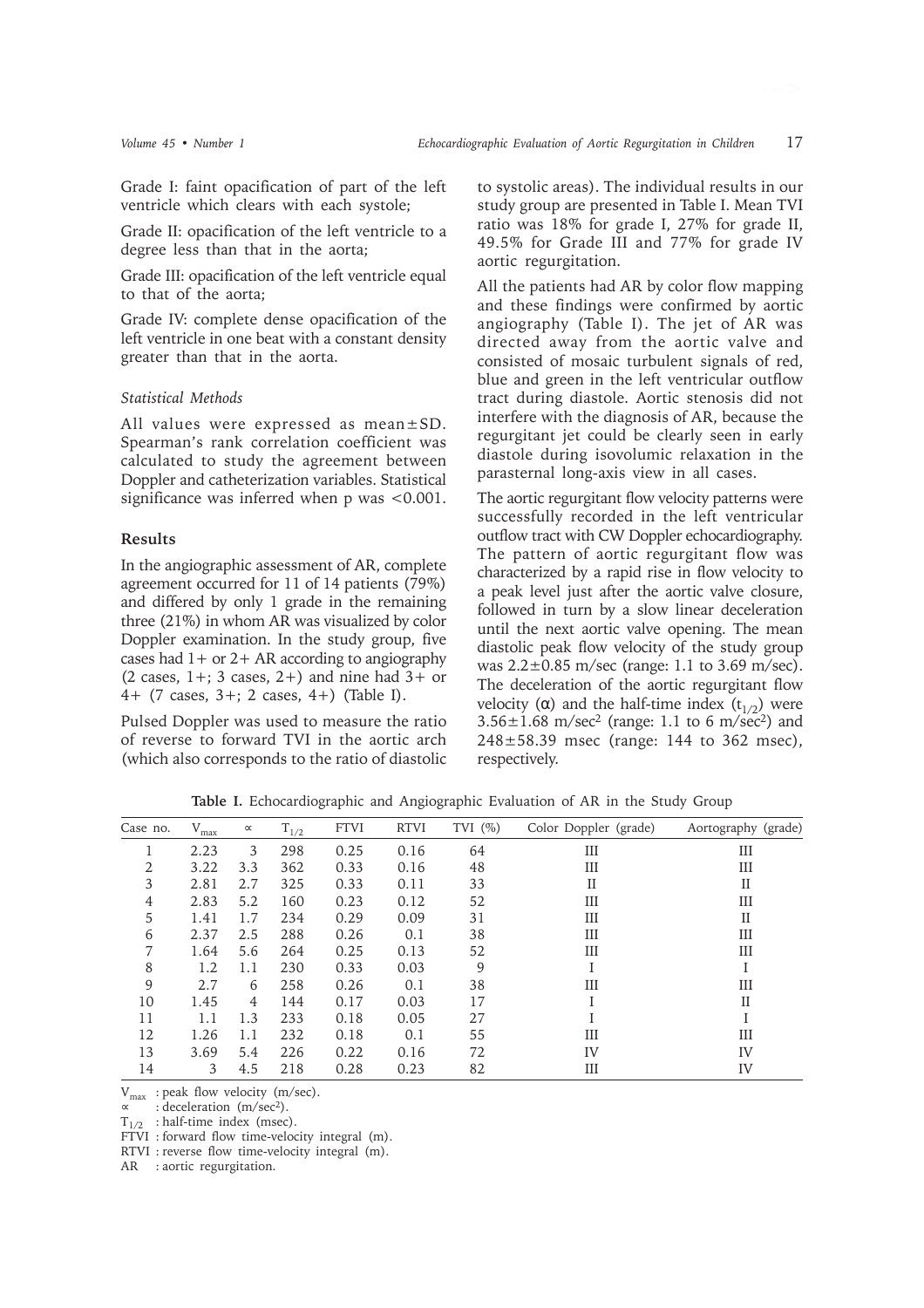Standard 2-dimensional, M-mode echocardiographic examinations of left ventricular dimension and systolic function of these patients were within normal range.

## *Comparison of Indexed Doppler Measurements*

All Doppler indexes except CW Doppler slope correlated (P<0.001) with the angiographic AR grade (Table II). Correlation coefficients showing the relation between various Doppler measurements and the angiographic grade of AR are shown in Table II. The deceleration of the aortic regurgitant flow velocity  $(α)$  had no correlation with the angiographic grading of AR  $(r=-.39, p>0.001)$ . The best correlations were found for the ratio of reverse to forward aortic TVI  $(r=0.92)$  and color flow mapping grading  $(r=0.86)$  (Fig. 3 and 4).

**Table II.** Correlation of Echocardiographic Indexes with Angiographic Grading of Aortic Regurgitation

| Doppler measurement                   | $r_{\circ}$ | P value |
|---------------------------------------|-------------|---------|
| Ratio rev/fwd TVI in aortic arch      | 0.92.       | 0.000   |
| Color flow mapping                    | 0.86        | 0.000   |
| Peak flow velocity (Vmax)             | 0.74        | 0.002   |
| Aortic regurgitation slope $(\alpha)$ | $-0.039$    | 0.908   |

rev : reverse.

fwd : forward.

: deceleration (m/sec<sup>2</sup>).

TVI : time-velocity integral.

r<sub>s</sub> : Spearman's rank correlation coefficients.

#### **Discussion**

Quantification of regurgitant flow by Doppler echocardiography has been more problematic than establishment of the diagnosis. Therefore, a number of Doppler methods have been proposed for the assessment of AR in adults $3-12$ . Clinicians

routinely use several methods to determine the severity of AR. A reliable measurement of the magnitude of regurgitation is necessary because even mild AR may increase in severity, and many patients with chronic AR eventually require surgery either for symptoms, left ventricular dysfunction, or both<sup>14</sup>. Noninvasive quantification of the magnitude of the regurgitation would improve the assessment of these patients and could provide important additional data regarding the prognosis. In this study, several Doppler indexes were examined to evaluate their accuracy in determining the severity of AR in children. These indexes compared favorably with contrast angiographic grading of the lesion, with the pulsed wave and color Doppler methods tending to be the most accurate.

Different color Doppler methods have been applied for grading the severity of AR according to the length, width and area of the regurgitant jet19-20. The method used in this study was based on the approach proposed by Perry et al.3, and considered the width of the AR jet relative to the size of the left ventricular outflow tract in the long-axis view. Thus, it was possible to detect the AR jet close to its origin and to get an acceptable color flow from the long-axis view. These investigators found that the width of the jet at its origin relative to the width of the left ventricular outflow tract was the best predictor of the angiographic grade of the regurgitation3. Our findings were also similar, and we found a good correlation (r: 0.86) between color grade and angiographic grade. The grading of AR can be influenced by the presence of other valve lesions. Our patients had AR combined with aortic valve stenosis of variable severity. The



**Fig. 3.** Time-velocity integral (TVI) ratio in the aortic arch compared with angiographic grade of aortic regurgitation.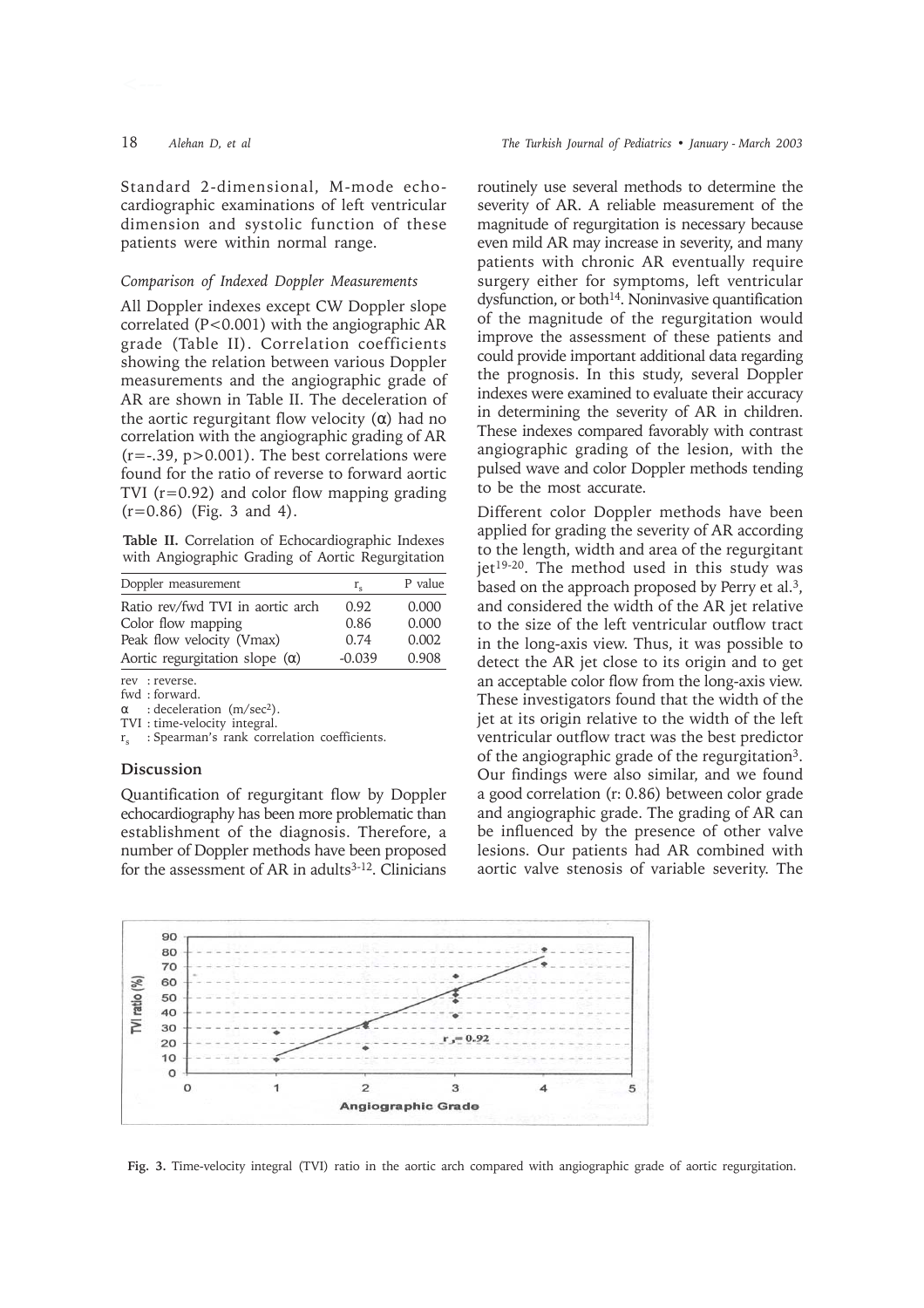

**Fig. 4.** Color Doppler results compared with angiographic grade of aortic regurgitation.

presence of additional aortic stenosis did not prevent us from predicting the grading of AR as confirmed by angiography. Our results were in accordance with the studies in which color Doppler was found to be reliable for AR grading in patients with combined aortic lesions.

In our study we have shown that the TVI of the retrograde diastolic flow signals obtained by pulsed Doppler technique increases with increasing severity of the valvular regurgitation. The ratio of the TVI of the reverse flow to that of the forward flow has correlated well with angiographic grading of the amount of aortic regurgitation (r: 0.92). The degree of AR that we determined with pulsed Doppler was not affected by the presence of valvular aortic stenosis. Ciobanu et al.9 had also found the grading of AR with pulsed Doppler to be unaffected by associated aortic stenosis. Other authors, such as Diebold et al.<sup>17</sup>, reported problems in grading AR in the presence of aortic stenosis with conventional Doppler methods. They recorded the aortic arch blood flow from the suprasternal notch by pulsed wave Doppler. Boughner<sup>6</sup> used the descending thoracic aorta flow velocity signals to calculate the ratio of the reverse to the forward flow areas, and parallel to our results, found a good correlation between the ratio and regurgitant fraction measured at catheterization.

The deceleration rate  $(\infty)$  can be measured from the CW Doppler recording of the aortic regurgitation jet as the slope of a line drawn between the peak velocity and the velocity at end-diastole. This slope, which reflects the rate of decline of the diastolic pressure difference between the aorta and left ventricle, correlates

in adult patients with the severity of the regurgitation. However, in our study, in contrast to previous studies in adults, the slope of the CW Doppler AR tracing did not correlate with angiographic AR severity in children. Possible reasons for this include: 1) the dependence of slope and pressure half-time index on heart rate, with faster and more variable heart rates found in children than adults; 2) the dependence of slope on systemic vascular resistance (afterload); or 3) the age dependence of aortic and ventricular compliance<sup>18</sup>. Furthermore, the velocity decay slope of the regurgitant signal seems to be more reliable in the absence of factors that might affect left ventricular function, such as concomitant aortic stenosis. Wilkenshoff et al.19 found that the degree of velocity decay correlated to a lesser degree in adult patients with combined aortic lesions than in those with pure AR. Therefore, when CW Doppler indexes are used to assess the severity of aortic regurgitation, care must be taken to consider other factors that might be affecting the indexes.

Semiquantitative evaluation of AR by angiography is a currently accepted standard method for grading the severity of a regurgitant lesion. The interpretation of aortography is based on visual estimation of intrusion, width and radiodensity of the regurgitant flow, and is affected by angiographic projection, catheter position, rate and volume of contrast injection, influence of the contrast medium on central hemodynamics, size of the aortic root and left ventricle, and presence of mitral regurgitation<sup>20,22</sup>. These Doppler indexes may be used to obviate particular limitations of the invasive measurement. Furthermore, it should improve the routine assessment and follow-up of